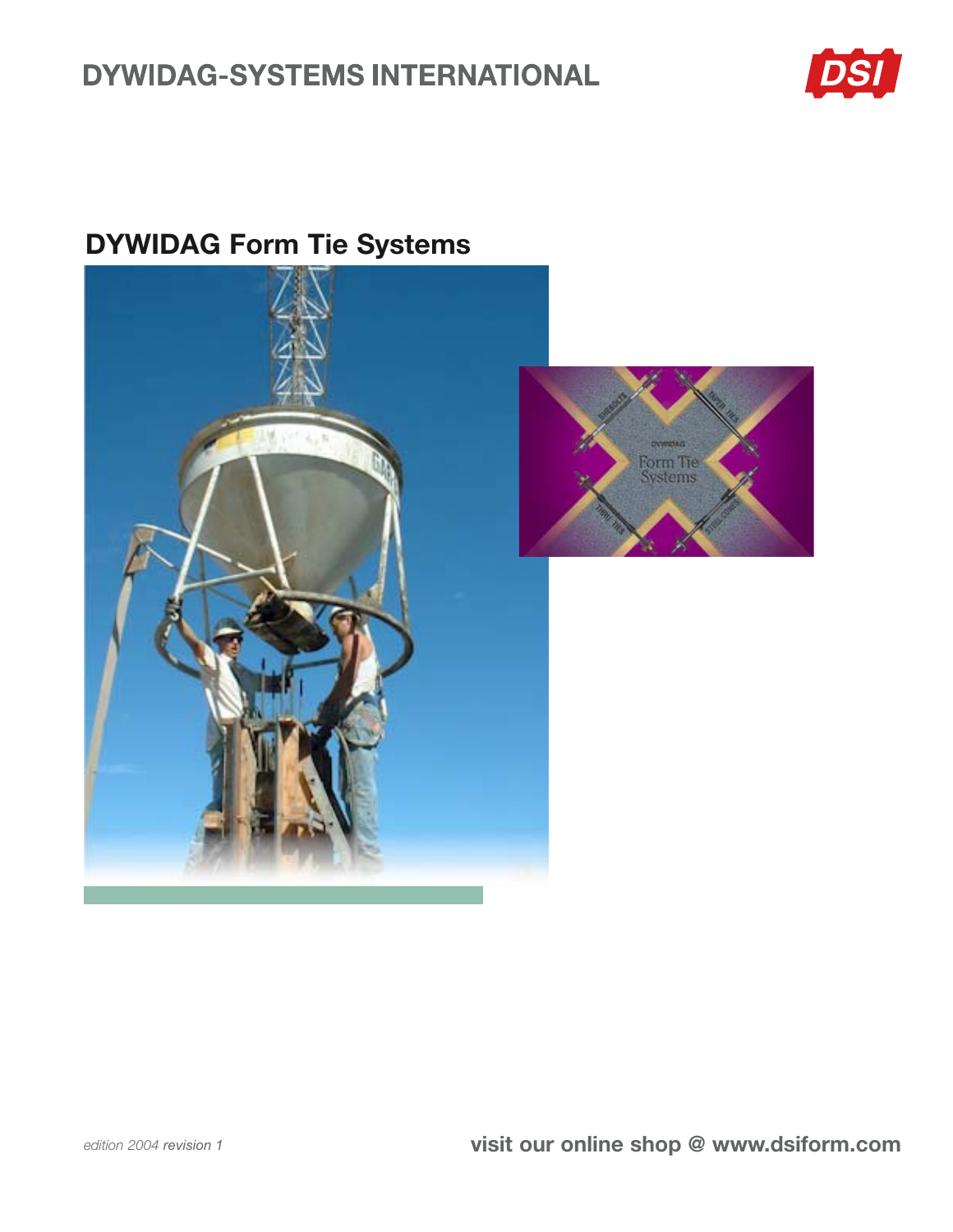# **DYWIDAG BARS**

### **THREADBAR®**

The original THREADBAR® is hot-rolled, high strength steel with two flat sides in the thread pattern that allow gripping and turning of the bars with a crescent wrench. The flat sides facilitate selfcleaning with each stripping operation. Dywidag THREADBAR® and accessories have been used around the world for decades.



### **Strong**

Dywidag's high load capacities allow greater spacing for fewer ties and lower labor costs.

### Light

Dywidag ties are 50% lighter than conventional ties. Their lightweight and high strength features save on shipping and labor costs.

### **Versatile**

The bars are available in mill lengths and can be cut to fit and/or spliced at any point without reduction in strength or threadability.

| DYWIDAG THREADBAR® vs. Conventional High Tensile Coil Rod | 5/8" THREADBAR <sup>®</sup>             | 3/4" Coil Rod                                | $7/8"$ THREADBAR®                       | 1" Coil Rod                                  |  |
|-----------------------------------------------------------|-----------------------------------------|----------------------------------------------|-----------------------------------------|----------------------------------------------|--|
| Steel Grade (KSI)                                         | 160                                     | 120                                          | 160                                     | 120                                          |  |
| Ultimate Load (kips)                                      | 43.8                                    | 38                                           | 78.4                                    | 75                                           |  |
| Weight (#/LF)                                             | 1.0                                     | 1.5                                          | 1.7                                     | 2.7                                          |  |
| Bendability (Around a 6D Pin)                             | yes                                     | no                                           | yes                                     | no                                           |  |
| Threadability (After Surface Rusting)                     | yes                                     | no                                           | yes                                     | no                                           |  |
| <b>Certified Mechanical Properties</b>                    | yes                                     | $\overline{?}$                               | yes                                     | $\overline{?}$                               |  |
| Mill Lengths                                              | 19'1"                                   | 20' & 12'                                    | 38'9''                                  | 20' & 12'                                    |  |
| Stripping Speed (Threads per inch)                        | Faster $(2.5)$                          | Slower (4.5)                                 | Faster $(2.5)$                          | Slower (3.5)                                 |  |
| Jobsite Handling                                          | <b>Rounded Threads:</b><br>More Durable | <b>Sharper Threads:</b><br>Subject to Damage | <b>Rounded Threads:</b><br>More Durable | <b>Sharper Threads:</b><br>Subject to Damage |  |
| Convenient<br>End Hardware Compatibility                  | Same Size<br><b>All Systems</b>         | <b>Various Sizes</b><br>Depending on System  | Same Size<br><b>All Systems</b>         | <b>Various Sizes</b><br>Depending on System  |  |

The continuous coarse threads on all

Dywidag Form Tie components mean

quick installation and stripping. The threads resist handling damage and

remain threadable even when dirty or

**Benefits** 

Fast

rusty.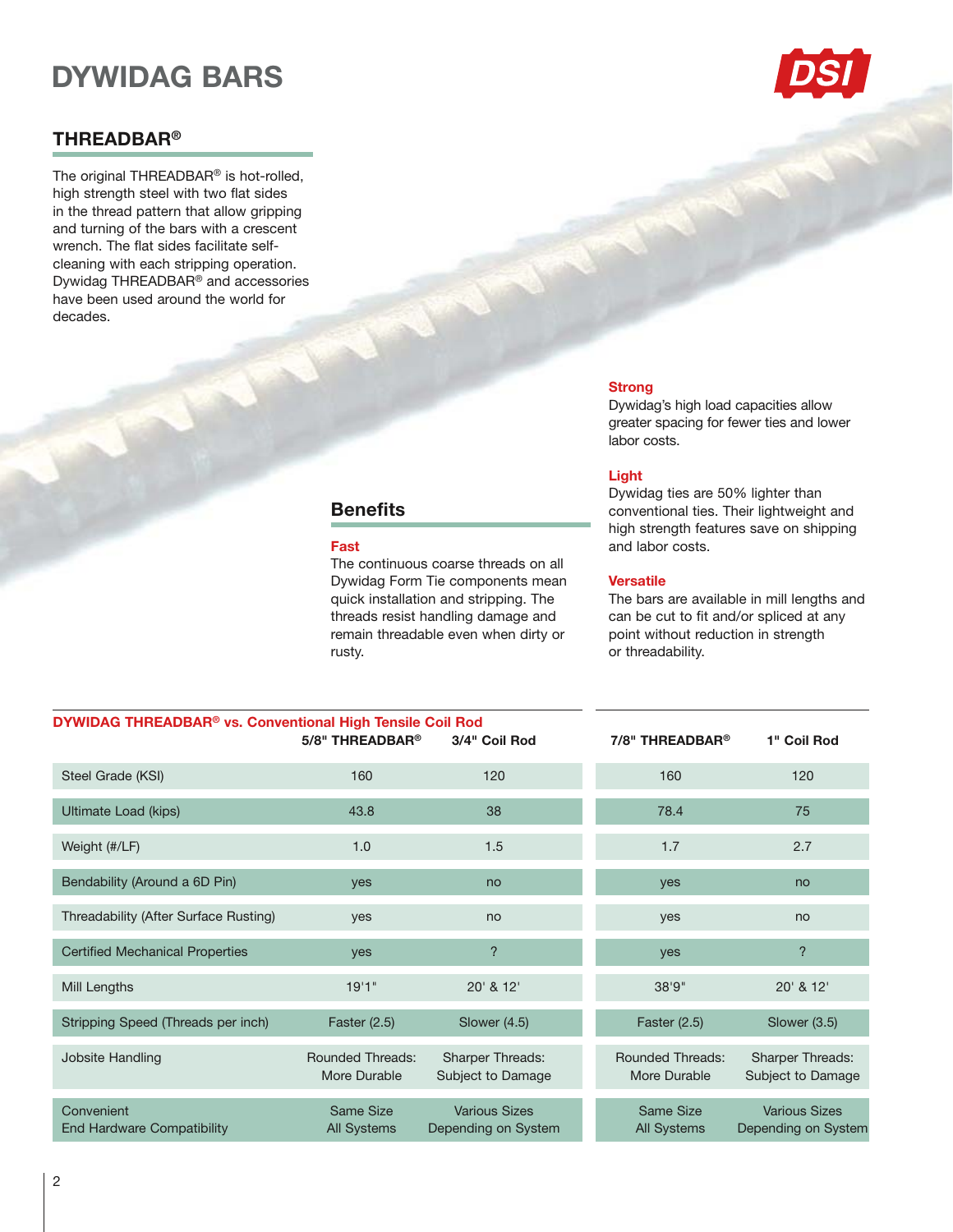# **DYWIDAG TAPER TIES**





### **All Steel Taper Ties**

Dywidag Taper Ties are machined from a single high strength steel bar. The taper is milled to the appropriate length and diameter. Both ends of the tie are

turned down to the same diameter and threaded to allow the same size hardware to be used on both ends. The rugged and fast Dywidag thread pat-

tern (2-1/2 threads per inch) is utilized, resulting in much less time required for stripping, setting and cleaning.

|                                         | Component                     | <b>Part Number</b> | Weight |      | <b>Working Loads<sup>+</sup></b> |      |  |
|-----------------------------------------|-------------------------------|--------------------|--------|------|----------------------------------|------|--|
|                                         |                               |                    | (lbs)  | (kg) | (kips)                           | (KN) |  |
| 1" to 3/4" taper with 5/8" ends         | 16" taper length, 41" overall | B15F28216          | 5.01   | 2.25 | 18.75                            | 83   |  |
|                                         | 24" taper length, 49" overall | B15F28224          | 6.38   | 2.87 | 18.75                            | 83   |  |
|                                         | 32" taper length, 57" overall | B15F28232          | 7.75   | 3.48 | 18.75                            | 83   |  |
|                                         | 40" taper length, 65" overall | B15F28240          | 9.11   | 4.10 | 18.75                            | 83   |  |
| $7/8"$ to $3/4"$ taper with $5/8"$ ends | 16" taper length, 41" overall | B15F28316          | 4.65   | 2.09 | 18.75                            | 83   |  |
|                                         | 24" taper length, 49" overall | B15F28324          | 5.81   | 2.61 | 18.75                            | 83   |  |
|                                         | 32" taper length, 57" overall | B15F28332          | 7.00   | 3.15 | 18.75                            | 83   |  |
|                                         | 40" taper length, 65" overall | B15F28340          | 8.17   | 3.68 | 18.75                            | 83   |  |
| $3/4"$ to $5/8"$ taper with $5/8"$ ends | 16" taper length, 41" overall | B15F28416          | 3.97   | 1.79 | 18.75                            | 83   |  |
|                                         | 24" taper length, 49" overall | B15F28424          | 4.81   | 2.16 | 18.75                            | 83   |  |
|                                         | 32" taper length, 57" overall | B15F28432          | 5.65   | 2.54 | 18.75                            | 83   |  |
|                                         | 40" taper length, 65" overall | B15F28440          | 6.50   | 2.93 | 18.75                            | 83   |  |
| 1-1/4" to 1" taper with $7/8$ " ends    | 30" taper length, 51" overall | B20F28230          | 11.8   | 5.31 | 32.5                             | 145  |  |
|                                         | 36" taper length, 57" overall | B20F28236          | 13.5   | 6.08 | 32.5                             | 145  |  |
|                                         | 42" taper length, 63" overall | B20F28242          | 15.2   | 6.84 | 32.5                             | 145  |  |
| 1" to 7/8" taper with 7/8" ends         | 16" taper length, 37" overall | B20F28316          | 7.85   | 3.53 | 32.5                             | 145  |  |
|                                         | 24" taper length, 45" overall | B20F28324          | 10.1   | 4.54 | 32.5                             | 145  |  |
|                                         | 32" taper length, 53" overall | B20F28332          | 12.4   | 5.58 | 32.5                             | 145  |  |
|                                         | 40" taper length, 61" overall | B20F28340          | 14.6   | 6.57 | 32.5                             | 145  |  |

 $+$  Factor of Safety = 2:1  $+$  Special order sizes available upon request.

### **Taper Sleeve**

|                | Component                | <b>Part Number</b>     | Weiaht<br>$(lbs)$ $(kg)$ |                    | <b>Component</b> Part Number |                                    | Weiaht<br>$(lbs)$ $(kg)$ |  |
|----------------|--------------------------|------------------------|--------------------------|--------------------|------------------------------|------------------------------------|--------------------------|--|
| $1"$ to $3/4"$ | 18" length<br>26" length | B15F29218<br>B20F29226 | 1.45 0.65<br>2.09 0.94   | $7/8$ " to $3/4$ " | 18" length<br>26" length     | B <sub>15F29218</sub><br>B20F29226 | 1.40 0.63<br>2.02 0.91   |  |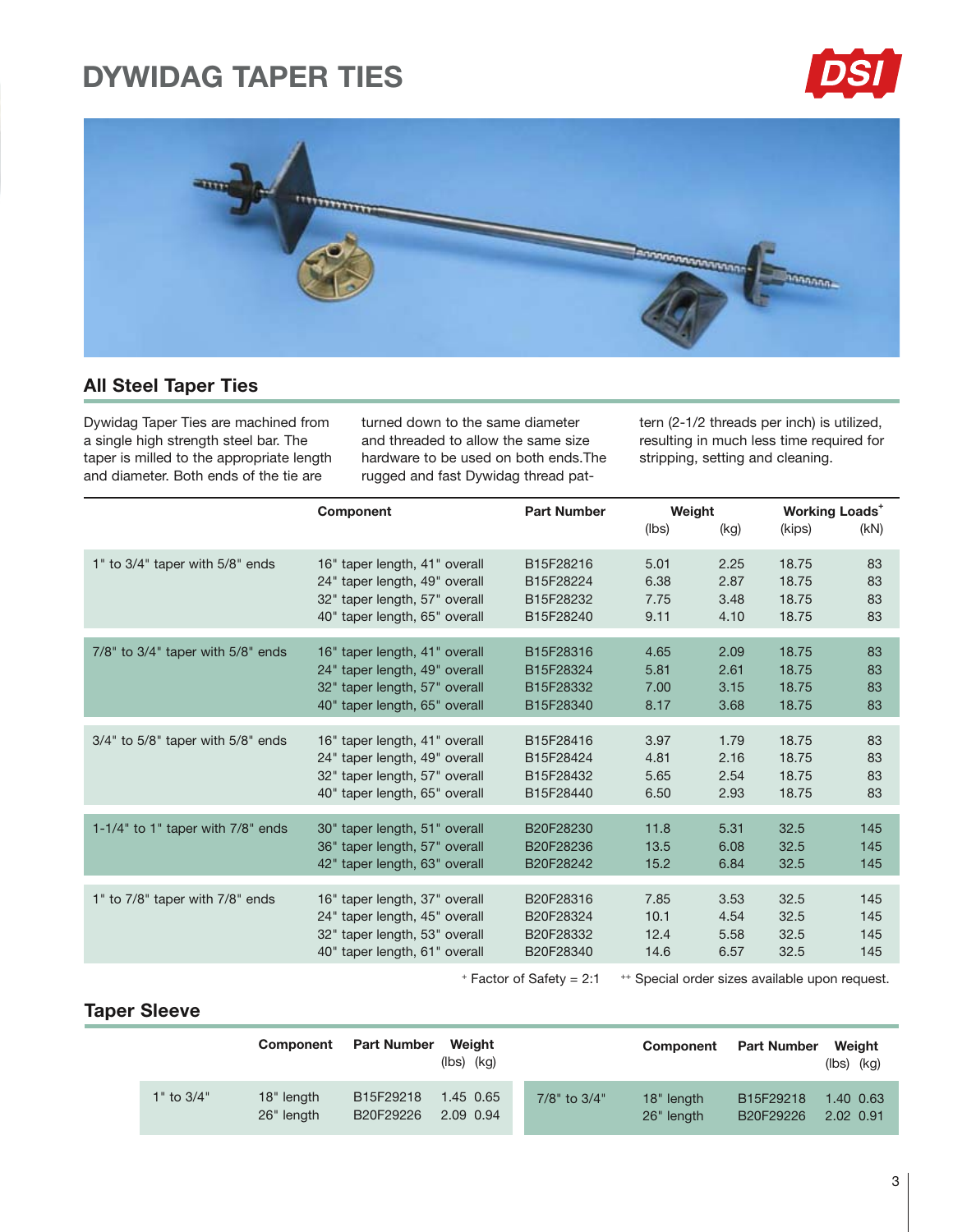# **DYWIDAG THRU TIES**





## **PVC Spacer Sleeve**

|           |                      |      | <b>PVC Spacer Sleeve</b> |      |                  |        |      |  |  |  |  |  |  |  |  |
|-----------|----------------------|------|--------------------------|------|------------------|--------|------|--|--|--|--|--|--|--|--|
|           | <b>PVC</b>           |      | Inside                   |      | Outside          | Weight |      |  |  |  |  |  |  |  |  |
|           | <b>Spacer Sleeve</b> |      | <b>Dimension</b>         |      | <b>Dimension</b> |        |      |  |  |  |  |  |  |  |  |
| (in)      | (mm)                 | (in) | (mm)                     | (in) | (mm)             | (lbs.) | (kq) |  |  |  |  |  |  |  |  |
| 3/4       | 19.8                 | .081 | 21.95                    | 1.05 | 27.8             | .214   | .096 |  |  |  |  |  |  |  |  |
| 1         | 26.5                 | 1.03 | 27.2                     | 1.32 | 34.9             | .315   | .142 |  |  |  |  |  |  |  |  |
| $1 - 1/4$ | 33.1                 | 1.36 | 36.0                     | 1.66 | 44.0             | .426   | .192 |  |  |  |  |  |  |  |  |



### **Plastic Cones**

Cones are re-usable. Use Dywidag THREADBAR® to strip cones.

### **Plastic Cones**

| <b>Plastic</b>       |    |                                  |    |      | D                        | Weight |      |  |
|----------------------|----|----------------------------------|----|------|--------------------------|--------|------|--|
| Cone<br>(in)<br>(mm) |    | <b>Dimension</b><br>(mm)<br>(in) |    | (in) | <b>Dimension</b><br>(mm) | (lbs.) | (kg) |  |
| 5/8                  | 15 | 1.50                             | 38 | 1.62 | 41                       | .39    | .18  |  |
| 7/8                  | 20 | 1.50                             | 38 | 1.67 | 48                       | .42    | .19  |  |
|                      | 26 | 1.50                             | 38 | 2.25 | 57                       | .50    | .23  |  |

### **Thru Ties**



Dywidag Thru Ties, available with THREADBAR®, are sheathed with PVC sleeves and buttressed by reusable plastic cones. This system ensures accurate form spacing and the coarse threading makes installation and stripping quick and easy. The resulting convenience and labor savings make these ties popular worldwide.

| <b>Safe Working</b><br><b>Ultimate</b><br><b>Inner Rod</b><br>Load $+$<br><b>Diameter</b><br><b>Strength</b> | Weight |  |  |
|--------------------------------------------------------------------------------------------------------------|--------|--|--|
| (KN)<br>(KN)<br>(lbs.)<br>(kg)<br>(kips)<br>(kips)<br>(in)<br>(mm)                                           |        |  |  |
| 43.8<br>195<br>98<br>21.9<br>5/8<br>15<br>1.0<br>.45                                                         |        |  |  |
| 340<br>20<br>38<br>7/8<br>76<br>170<br>1.7<br>.77                                                            |        |  |  |
| 127.5<br>568<br>284<br>63.7<br>26<br>3.0<br>1.35                                                             |        |  |  |

+ Factor of Safety = 2:1

### **Concrete Plug**

For architectural walls.

| <b>Concrete Plug</b> | Concrete<br>Plug | Weight |      |  |
|----------------------|------------------|--------|------|--|
| (in)                 | (mm)             | (lbs.) | (kg) |  |
| 5/8                  | 15               | .05    | .02  |  |
| 7/8                  | 30               | .07    | .03  |  |



### **Euro Push Fit Cone**

Cones are not re-usable.

| <b>Euro Push Fit Cone</b> |                      |      |        |      |  |  |  |  |  |
|---------------------------|----------------------|------|--------|------|--|--|--|--|--|
|                           | <b>Euro Push Fit</b> |      | Weight |      |  |  |  |  |  |
|                           | Cone<br>(in)         | (mm) | (lbs.) | (kq) |  |  |  |  |  |
| 5/8                       |                      | 15   | .02    | .009 |  |  |  |  |  |
| 7/8                       |                      | 20   | .03    | .01  |  |  |  |  |  |



Note: After cones are stripped the holes can be dry packed or plugged.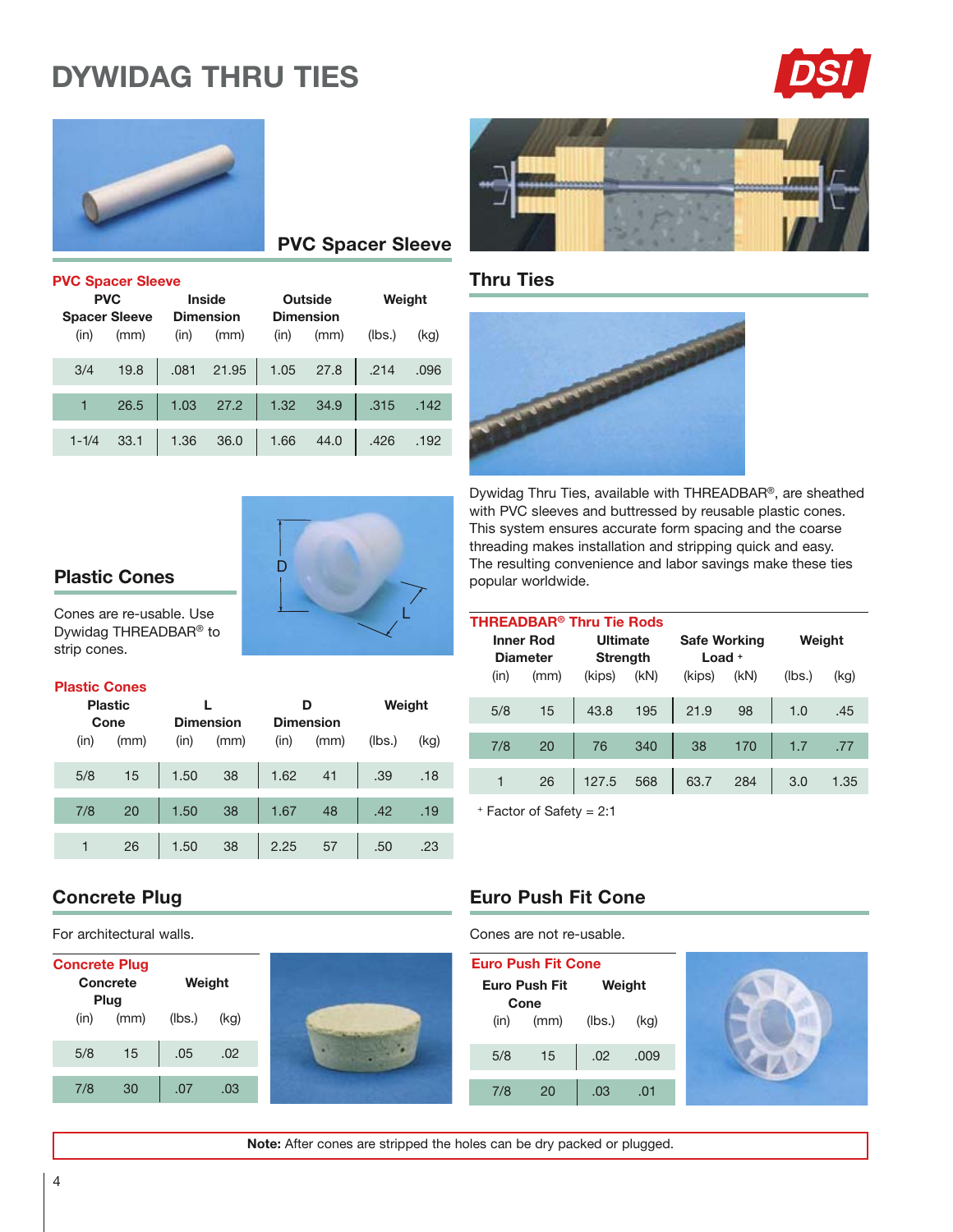# **DYWIDAG SHEBOLTS**



### **Shebolts**

Available in three sizes listed below, the threaded portions of Dywidag Shebolts incorporate standard THREADBAR®. The inner rods also use the standard THREADBAR<sup>®</sup>. This combination provides a cost-effective and rugged tie that can be adapted to difficult installations.





|                           |                                   |                         |                                    |          | Shebolt Inner Rod and Thru Ties using THREADBAR® |                                   |                         |                                    |          |
|---------------------------|-----------------------------------|-------------------------|------------------------------------|----------|--------------------------------------------------|-----------------------------------|-------------------------|------------------------------------|----------|
| <b>Bar</b><br><b>Size</b> | <b>Maximum</b><br><b>Diameter</b> | <b>Ultimate</b><br>Load | <b>Safe</b><br><b>Working Load</b> | Weight   | <b>Bar</b><br><b>Size</b>                        | <b>Maximum</b><br><b>Diameter</b> | <b>Ultimate</b><br>Load | <b>Safe</b><br><b>Working Load</b> | Weight   |
|                           | inches                            |                         | kips                               | lbs./ft. |                                                  | mm                                |                         | kN                                 | lbs./ft. |
| 5/8                       | 0.7                               | 43.8                    | 21.9                               | 1.0      | 15                                               | 18                                | 195                     | 98                                 | 1.5      |
| 7/8                       | 0.9                               | 78.4                    | 39.2                               | 1.7      | 20                                               | 23                                | 348                     | 174                                | 2.6      |
|                           | 1.2                               | 127.5                   | 63.7                               | 3.0      | 26                                               | 31                                | 568                     | 284                                | 4.5      |

### **Euro Pass-Thru**

Dywidag Euro Pass-Thru Shebolt is a streamlined version of the conventional shebolt and is designed to work both the small European form panel tie holes, as well as with the conventional forming systems. It is manufactured from high strength steel with the smooth tapered portion milled to the appropriate length and diameter. The end of the shebolt utilizes Dywidag rugged and fast (2-1/2 threads per inch) thread pattern and has many outside diameter variations to fill the needs of the different form panel tie



holes. The most common outside diameter is 7/8"-20mm. It also utilizes Dywidag's fast and versatile THREADBAR® innerrods, which carry loads of 43.8 kips for the 5/8" system and 78.4 kips for the 7/8" system.

| Note: DYWIDAG-THREADBAR exceeds               |
|-----------------------------------------------|
| tension capacity of Euro Pass-Thru She Bolts. |
| Call for exact load carrying capacity         |

|             |                 |                 | Shebolt Inner Rod and Thru Ties using THREADBAR® |          | Call for exact load carrying capacity |                 |                 |                     |          |
|-------------|-----------------|-----------------|--------------------------------------------------|----------|---------------------------------------|-----------------|-----------------|---------------------|----------|
| <b>Bar</b>  | <b>Maximum</b>  | <b>Ultimate</b> | Safe                                             | Weight   | <b>Bar</b>                            | <b>Maximum</b>  | <b>Ultimate</b> | <b>Safe</b>         | Weight   |
| <b>Size</b> | <b>Diameter</b> | Load            | <b>Working Load</b>                              |          | <b>Size</b>                           | <b>Diameter</b> | Load            | <b>Working Load</b> |          |
|             | inches          |                 | kips                                             | lbs./ft. |                                       | mm              |                 | kN                  | lbs./ft. |
| 5/8         | 0.7             | 43.8            | 21.9                                             | 1.0      | 15                                    | 18              | 195             | 98                  | 1.5      |
| 7/8         | 0.9             | 78.4            | 39.2                                             | 1.7      | 20                                    | 23              | 348             | 174                 | 2.6      |

### **Shebolt Cones**



 $(5/8" - 15mm)$ 

Works with THREADBAR®. Cone shape seals hole for no leakage and clean finish. Available in two styles (steel outer surface and PVC outer surface). Suitable for any application where conventional shebolts are used. Tail length can be

easily adapted to accommodate any form dimension. Works with the standard pre-drilled 1" and 1-1/8" European hole diameters. Internally spaces wall form and creates a 2" setback from the face of the wall to end of inner rod.



**Shebolt PVC Cone**  $(5/8" - 15mm)$ 

|             | Shebolt Inner Rod and Thru Ties using THREADBAR <sup>®</sup> (Not available for 1" diameter) |                 |                     |          |  |             |                 |                 |                     |          |  |  |  |
|-------------|----------------------------------------------------------------------------------------------|-----------------|---------------------|----------|--|-------------|-----------------|-----------------|---------------------|----------|--|--|--|
| <b>Bar</b>  | <b>Maximum</b>                                                                               | <b>Ultimate</b> | Safe                | Weight   |  | <b>Bar</b>  | <b>Maximum</b>  | <b>Ultimate</b> | Safe                | Weight   |  |  |  |
| <b>Size</b> | <b>Diameter</b>                                                                              | Load            | <b>Working Load</b> |          |  | <b>Size</b> | <b>Diameter</b> | Load            | <b>Working Load</b> |          |  |  |  |
|             | inches                                                                                       |                 | kips                | lbs./ft. |  |             | mm              |                 | kN                  | lbs./ft. |  |  |  |
| 5/8         | 0.7                                                                                          | 43.8            | 21.9                | 1.0      |  | 15          | 18              | 195             | 98                  | 1.5      |  |  |  |
|             |                                                                                              |                 |                     |          |  |             |                 |                 |                     |          |  |  |  |
| 7/8         | 0.9                                                                                          | 78.4            | 39.2                | 1.7      |  | 20          | 23              | 348             | 174                 | 2.6      |  |  |  |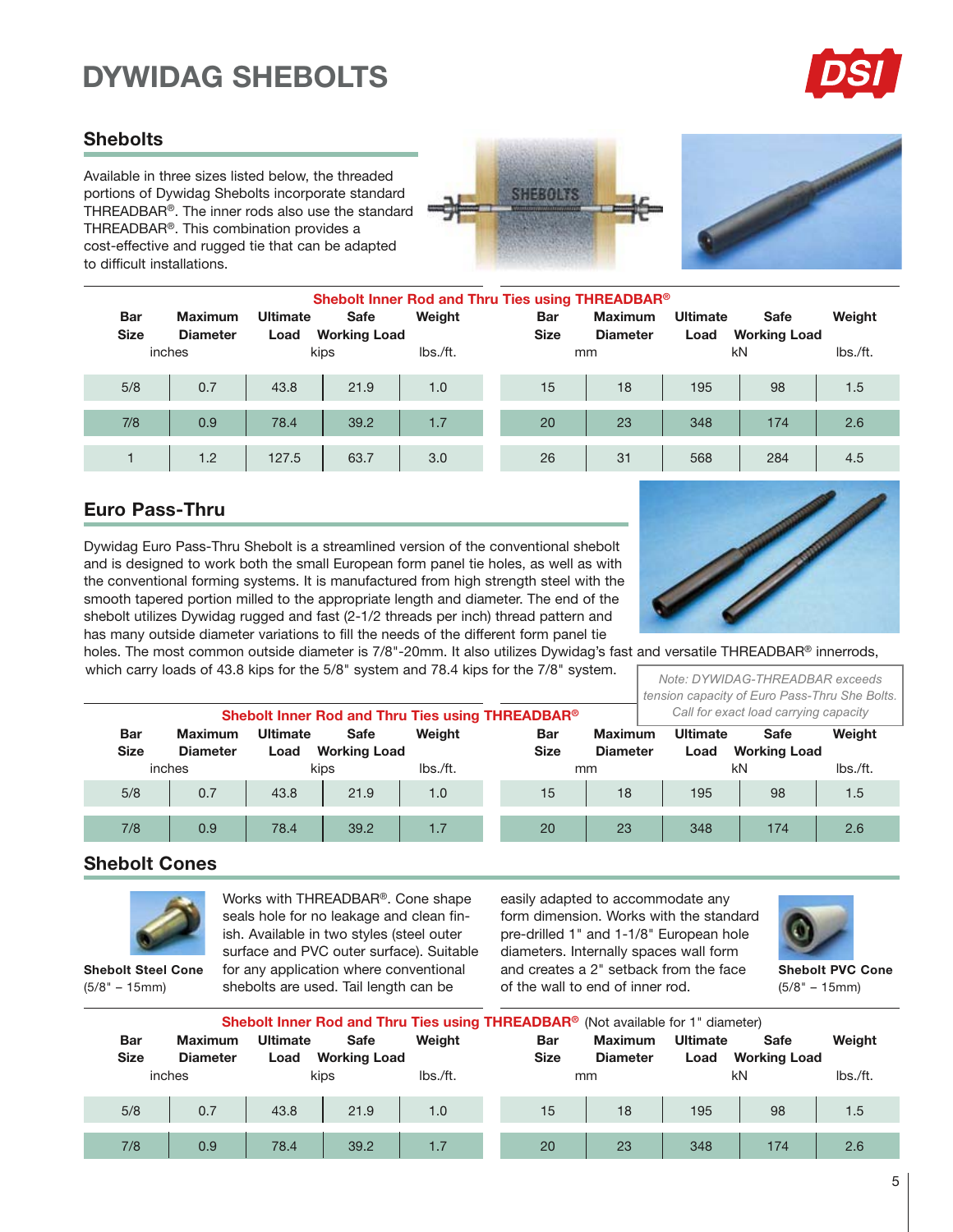# **ONE-SIDE FORMING OFF STEEL**





### **Welded Angle Bracket**

Available for both 5/8" and 7/8" THREADBAR®, the threaded pin swivels up to +/- 45°. The welded angle bracket is mainly used on H-piles below grade for one-sided forming applications. This bracket adapts easily to both domestic or European form hole diameters. Note that the THREADBAR® needs to be fully engaged with the threaded pin.



The strengths listed on the chart for the DSI WELDED ANGLE BRACKET were determined based on FULLFILLET WELDS along the B dimension of each side of the bracket. DSI assumes no responsibility nor liability for this welded connection.

|     | Rod<br><b>Diameter</b> |      | А   |                | в   |           | С  |                | D  |      | <b>Ultimate</b><br>Load | <b>Load 2:1</b> |     |     | Safe Working Bracket W/PIN<br>Weight | <b>Bar</b> | Weight |
|-----|------------------------|------|-----|----------------|-----|-----------|----|----------------|----|------|-------------------------|-----------------|-----|-----|--------------------------------------|------------|--------|
| ın  | mm                     | in   | mm  | $\mathsf{I}$   | mm  | <i>in</i> | mm | in             | mm | kips | kN                      | kips            | kN  | Ibs | kg                                   | lbs/lf     | ka/m   |
| 5/8 | 15                     | 5.25 | 133 | $\overline{4}$ | 102 | .25       | 6  | 1.5            | 38 | 43.8 | 195                     | 21.9            | 98  | 4.0 | 1.8                                  | 1.0        | 1.5    |
| 7/8 | 20                     |      | 178 | 6              | 152 | .50       | 13 | $\overline{2}$ | 51 | 78.4 | 348                     | 39.2            | 174 | 8.5 | 3.9                                  |            | 2.6    |



### **Welded Neck Flange**

The DSI WELDED NECK FLANGE offers an economical solution for one sided forming off steel where angle tying is not required.

The strengths listed on the chart were determined based on a 1/4" fillet weld completely around the base of the Neck Flange. DSI assumes no responsibility nor liability for this welded connection.



|     | Rod             | А    |    |               | в   |              | С                                      |               | D  | <b>Ultimate</b> |     | <b>Safe Working Neck Flange</b> |     |        |     | <b>Bar</b> |      |
|-----|-----------------|------|----|---------------|-----|--------------|----------------------------------------|---------------|----|-----------------|-----|---------------------------------|-----|--------|-----|------------|------|
|     | <b>Diameter</b> |      |    |               |     |              |                                        |               |    | Load            |     | <b>Load 2:1</b>                 |     | Weight |     | Weight     |      |
| in  | mm              | in   | mm | $\mathsf{in}$ | mm  | $\mathsf{I}$ | mm                                     | $\mathsf{In}$ | mm | kips            | kN  | kips                            | kN  | lbs    | kg  | lbs/lf     | kg/m |
|     |                 |      |    |               |     |              |                                        |               |    |                 |     |                                 |     |        |     |            |      |
| 5/8 | 15              | 1.18 | 30 | 5.12          | 130 | .47          | 12                                     | 1.96          | 50 | 43.8            | 195 | 21.9                            | 98  | 4.0    | 1.8 |            | 1.5  |
|     |                 |      |    |               |     |              |                                        |               |    |                 |     |                                 |     |        |     |            |      |
|     |                 |      |    |               |     |              | *SPECIAL ORDER 7/8" WELDED NECK FLANGE |               |    | 78.4            | 348 | 39.2                            | 174 | 9.0    | 4.1 |            | 2.6  |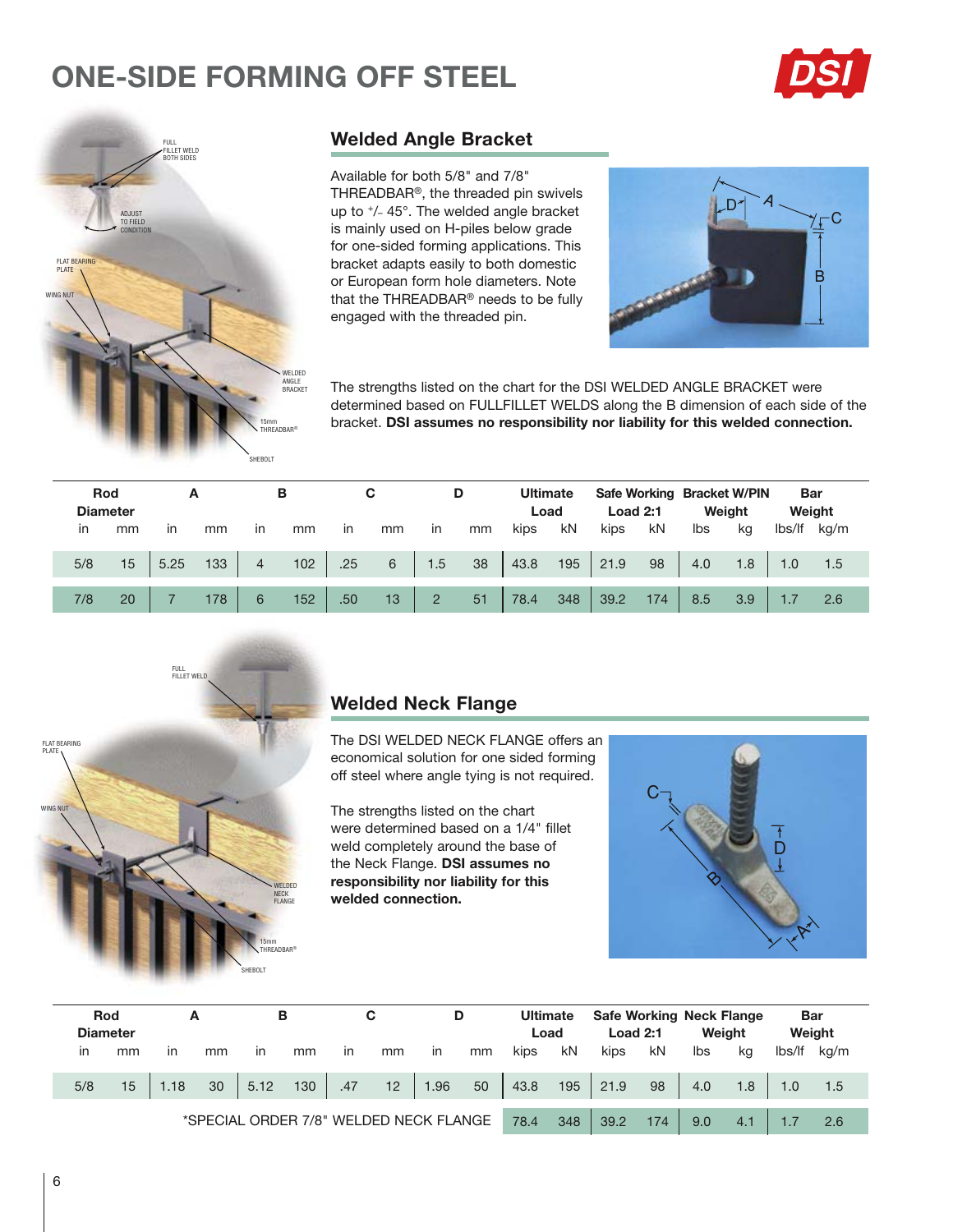# DYWIDAG-SYSTEMS INTERNATIONAL



### Load on Form Ties (P x A) In KIPS

|                   | 3,000                               | 27.0 | 36.0                                                                                                        | 48.0 | 60.0 | 75.0 | 90.0  | 108.0 | 126.0 | 147.0 | 168.0 | 192.0 |  |
|-------------------|-------------------------------------|------|-------------------------------------------------------------------------------------------------------------|------|------|------|-------|-------|-------|-------|-------|-------|--|
|                   | 2,900                               | 26.1 | 34.8                                                                                                        | 46.4 | 58.0 | 72.5 | 87.0  | 104.4 | 121.8 | 142.1 | 162.4 | 185.6 |  |
|                   | 2,800                               | 25.2 | 33.6                                                                                                        | 44.8 | 56.0 | 70.0 | 84.0  | 100.8 | 117.6 | 137.2 | 156.8 | 179.2 |  |
|                   | 2,700                               | 24.3 | 32.4                                                                                                        | 43.2 | 54.0 | 67.5 | 81.0  | 97.2  | 113.4 | 132.3 | 151.2 | 172.8 |  |
|                   | 2,600                               | 23.4 | 31.2                                                                                                        | 41.6 | 52.0 | 65.0 | 78.01 | 93.6  | 109.2 | 127.4 | 145.6 | 166.4 |  |
|                   | 2,500                               | 22.5 | 30.0                                                                                                        | 40.0 | 50.0 | 62.5 | 75.0  | 90.0  | 105.0 | 122.5 | 140.0 | 160.0 |  |
|                   | 2,400                               | 21.6 | 28.8                                                                                                        | 38.4 | 48.0 | 60.0 | 72.0  | 86.4  | 100.8 | 117.6 | 134.4 | 153.6 |  |
|                   | 2,300                               | 20.7 | 27.6                                                                                                        | 36.8 | 46.0 | 57.5 | 69.0  | 82.8  | 96.6  | 112.7 | 128.8 | 147.2 |  |
|                   | 2,200                               | 19.8 | 26.4                                                                                                        | 35.2 | 44.0 | 55.0 | 66.0  | 79.2  | 92.4  | 107.8 | 123.2 | 140.8 |  |
|                   | 2,100                               | 18.9 | 25.2                                                                                                        | 33.6 | 42.0 | 52.5 | 63.0  | 75.6  | 88.2  | 102.9 | 117.6 | 134.4 |  |
| PSF<br>≘.         | 2,000                               | 18.0 | 24.0                                                                                                        | 32.0 | 40.0 | 50.0 | 60.0  | 72.0  | 84.0  | 98.0  | 112.0 | 128.0 |  |
| o.                | 1,900                               | 17.1 | 22.8                                                                                                        | 30.4 | 38.0 | 47.5 | 57.0  | 68.4  | 79.8  | 93.1  | 106.4 | 121.6 |  |
|                   | 1,800                               | 16.2 | 21.6                                                                                                        | 28.8 | 36.0 | 45.0 | 54.0  | 64.8  | 75.6  | 88.2  | 100.8 | 115.2 |  |
| Lateral Pressure, | 1,700                               | 15.3 | 20.4                                                                                                        | 27.2 | 34.0 | 42.5 | 51.0  | 61.2  | 71.4  | 83.3  | 95.2  | 108.8 |  |
|                   | 1,600                               | 14.4 | 19.2                                                                                                        | 25.6 | 32.0 | 40.0 | 48.0  | 57.6  | 67.2  | 78.4  | 89.6  | 102.4 |  |
|                   | 1,500                               | 13.5 | 18.0                                                                                                        | 24.0 | 30.0 | 37.5 | 45.0  | 54.0  | 63.0  | 73.5  | 84.0  | 96.0  |  |
|                   | 1,400                               | 12.6 | 16.8                                                                                                        | 22.4 | 28.0 | 35.0 | 42.0  | 50.4  | 58.8  | 68.6  | 78.4  | 89.6  |  |
|                   | 1,300                               | 11.7 | 15.6                                                                                                        | 20.8 | 26.0 | 32.5 | 39.0  | 46.8  | 54.6  | 63.7  | 72.8  | 83.2  |  |
|                   | 1,200                               | 10.8 | 14.4                                                                                                        | 19.2 | 24.0 | 30.0 | 36.0  | 43.2  | 50.4  | 58.8  | 67.2  | 76.8  |  |
|                   | 1,100                               | 9.9  | 13.2                                                                                                        | 17.6 | 22.0 | 27.5 | 33.0  | 39.6  | 46.2  | 53.9  | 61.6  | 70.4  |  |
|                   | 1,000                               | 9.0  | 12.0                                                                                                        | 16.0 | 20.0 | 25.0 | 30.0  | 36.0  | 42.0  | 49.0  | 56.0  | 64.0  |  |
|                   | 900                                 | 8.1  | 10.8                                                                                                        | 14.4 | 18.0 | 22.5 | 27.0  | 32.4  | 37.8  | 44.1  | 50.4  | 57.6  |  |
|                   | 800                                 | 7.2  | 9.6                                                                                                         | 12.8 | 16.0 | 20.0 | 24.0  | 28.8  | 33.6  | 39.2  | 44.8  | 51.2  |  |
|                   | 700                                 | 6.3  | 8.4                                                                                                         | 11.2 | 14.0 | 17.5 | 21.0  | 25.2  | 29.4  | 34.3  | 39.2  | 44.8  |  |
|                   | 600                                 | 5.4  | 7.2                                                                                                         | 9.6  | 12.0 | 15.0 | 18.0  | 21.6  | 25.2  | 29.4  | 33.6  | 38.4  |  |
|                   | <b>Area SF</b><br>(Spacing of Ties) | 9    | 12<br>$(3'x 3') (3'x 4') (4'x 4') (4'x 5') (5'x 5') (5'x 6') (6'x 6') (6'x 7') (7'x 7') (7'x 8') (8'x 8') $ | 16   | 20   | 25   | 30    | 36    | 42    | 49    | 56    | 64    |  |

### 5/8" THREADBAR®  $SWL = 21.9 K$

7/8" THREADBAR®  $SWL = 39.2 K$ 

1" THREADBAR®  $SWL = 63.7 K$ 

Special Design Required

# Lateral Pressure, P in PSF

### Contributing Area, A in Sq. Ft.

Use the appropriate DSI ties for loads below their respective line. A safety factor of 2 has been applied to determine safe working loads (SWL) of ties.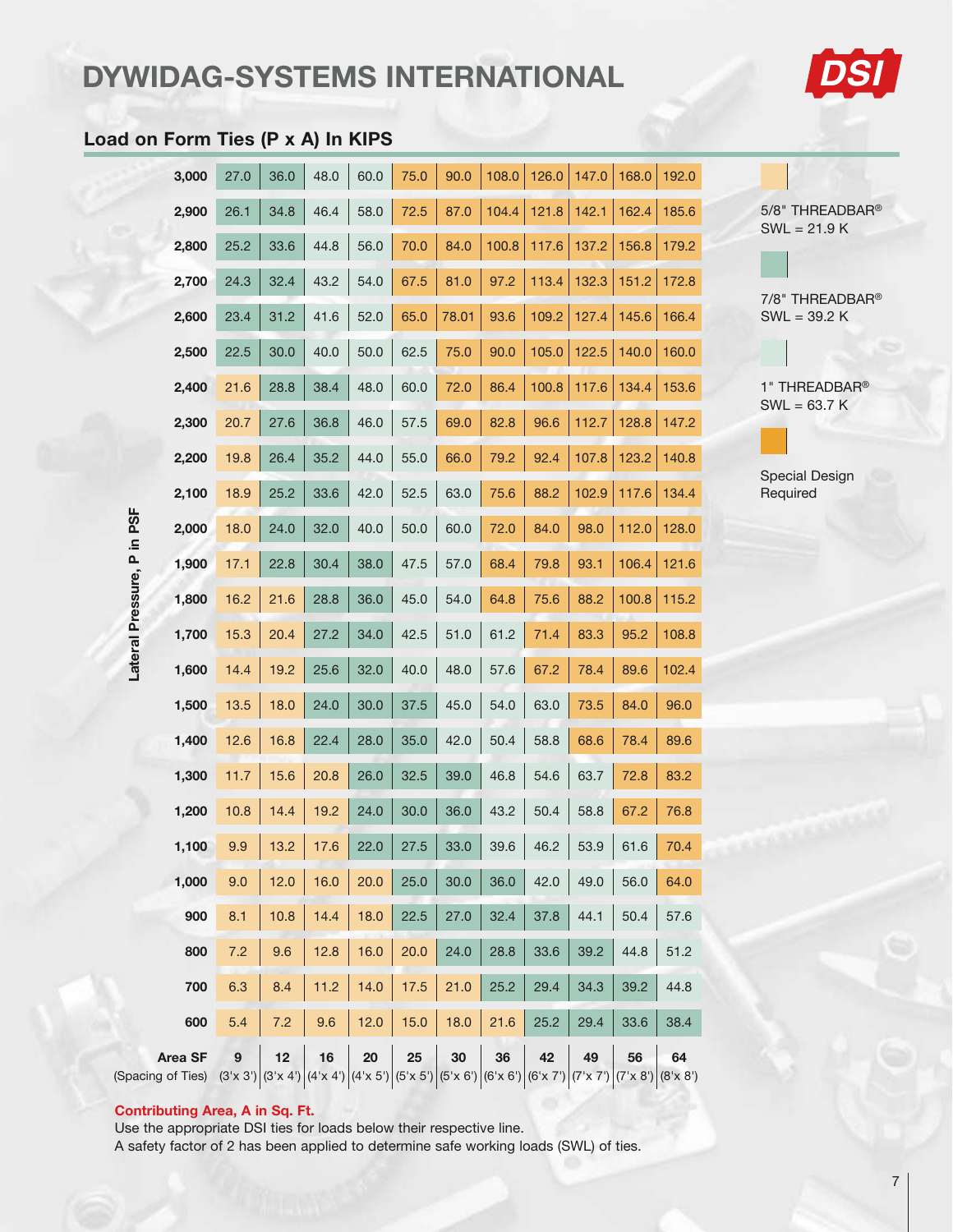# **COMPONENTS**



### **Shebolt - Setting Cone System**



**Standard Shebolt** B15F37010 B20F37010 B26E37010



5/8" Shebolt Plastic Cone B15F33700



Pass-thru Shebolt B15F38015 B15F38019 B15F38119 B20F38015 B20F38019



Shebolt Steel Cone B15F30340 B20F30340



Neoprene Waterstop B15F34500 B20F34500



Hydrophilic Waterstop B15F34600 B20F34600

### **Embedded Anchors**



Double Anchor

B15F20020

B20F20020



B15FJBLT B20FJBLT



L-Rod

B15FLBLT B20FLBLT



Wobble B15F52080 B20F52080

# **Thru Tie System**



**Plastic Spacer** Cones B15F86010 B20F86010 B26E86010



U-Bolt

B15FUBLT

B20FUBLT

B15F36010 B20F36010 B26E36010



**THREADBAR®** B15F01910 Cone B20F04910 B15F87030 B26E06010 B20F87030



Concrete Plug B15F34110 B20F34110



### **Taper Sleeve**

|                    | Component  | <b>Part Number</b> | Weight<br>(lbs) | (kg) |
|--------------------|------------|--------------------|-----------------|------|
| $1"$ to $3/4"$     | 18" length | B15F29218          | 1.45            | 0.65 |
|                    | 26" length | B15F29226          | 2.09            | 0.94 |
| $7/8$ " to $3/4$ " | 18" length | B20F29218          | 1.40            | 0.63 |
|                    | 26" length | B20F29226          | 2.02            | 0.91 |

\* THREADBAR® - Not To Be Welded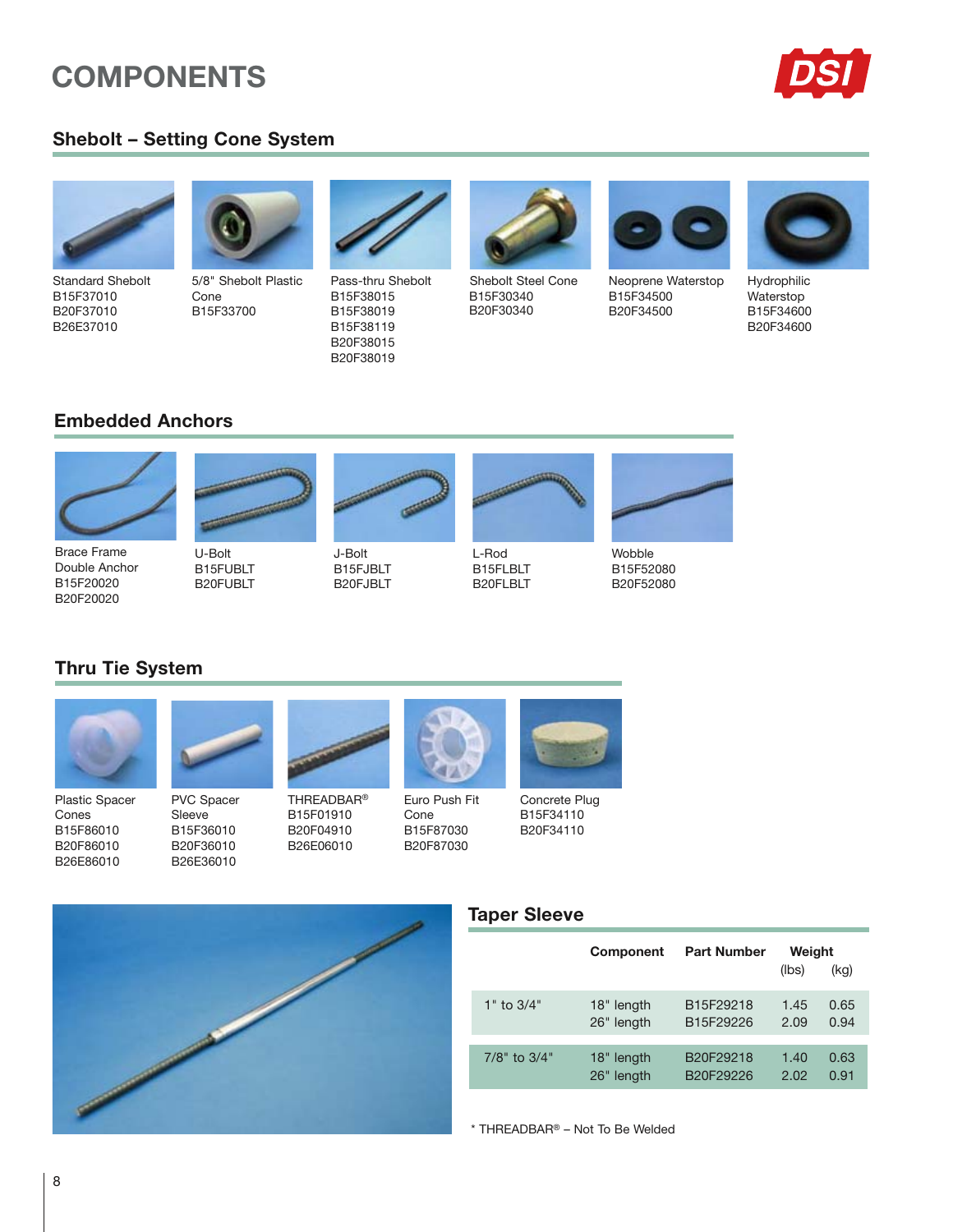# **COMPONENTS**

### **End Hardware Accessories**





Wing Nut B15F27711 B20F27711 B26E27710



Wing Nut Bracket B15F27210 B15F27220 3Wings B20F2072



Hex Coupler B15F30510 B20F30510



**Batter Washer** B15F35210 B20F35210 B26E35210



Flat Bearing Plate B15F35175 B20F35100 B26E35100



Hex Nut B15F27901 B20F20211



**Ribbed Plate** B15F26610

**Combination Plate** B15F1020



**Round Steel Coupler** 



B15F1030 B20F30310 B26F30310

### **One Sided Forming Accessories**



**Welded Angle Bracket** B15F36110 B20F36110



Wobble Anchor B15E52080 B20F52080 B26E52080



**Radiused Anchor** B15E20010 B20F20010



B15E30340 B20F30340



5/8" Welded Neck Flange B15F32610

\*SPECIAL ORDER 7/8" Welded Neck Flange

### Safety Warning: Improper use of the formwork accessories can expose workers to extreme danger that may result in severe injury or death.

The products and applications shown in this brochure are intended for use by trained, qualified and experienced workmen only. The user of DSI products is cautioned to: evaluate the product application; determine the load to be applied; evaluate and control the field conditions so as to never exceed the safe working loads; inspect on a regular basis all components for signs of wear, misuse, corrosion or overloading, and immediately discard any components that exhibit any of these signs; never weld formwork accessories that have not been specifically designated as weldable. If there is any uncertainty about the proper use or installation of any DSI product, contact the nearest DSI office for clarification or in the United States call 800-DSI-FORM. Negligence in obtaining clarification may result in severe injury or death.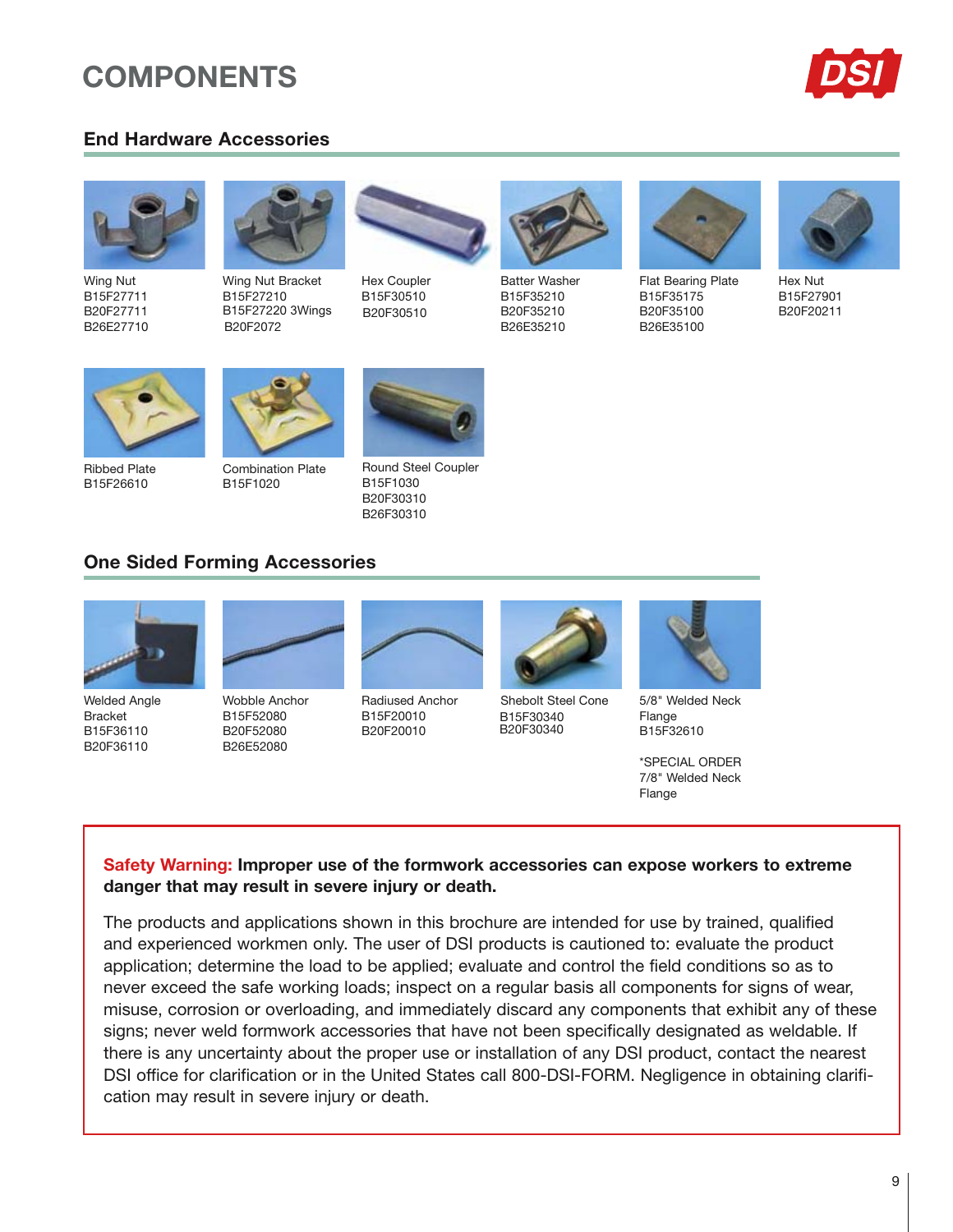# **FORM TIE ANCHORS**



### Fabricated using THREADBAR®

**Wobble Anchor** 

### **Brace Frame Double Anchor Radiused Anchor**







|     | Rod Dia. |                                            |  | A Ult. Load* Weight |  |  |
|-----|----------|--------------------------------------------|--|---------------------|--|--|
|     |          | (in) (mm) (in) (mm) (kips) (kN) (lbs) (kg) |  |                     |  |  |
|     |          | $5/8$ 15 22 559 43.8 195 1.9 9             |  |                     |  |  |
| 7/8 |          | 20 28 711 78.4 349 3 1.36                  |  |                     |  |  |

\* Assuming 3,000 psi concrete.







| B |  |  | C D Ult. Load* Weight                                            |  |  |  |
|---|--|--|------------------------------------------------------------------|--|--|--|
|   |  |  | $(in)$ (mm) $(in)$ (mm) $(in)$ (mm) $(kips)$ (kN) $(lbs)$ $(kg)$ |  |  |  |
|   |  |  |                                                                  |  |  |  |
|   |  |  | 11 280 9 230 20 508 87.6 390 5.2 2.4                             |  |  |  |
|   |  |  |                                                                  |  |  |  |
|   |  |  | 11 280 9 230 20 508 157 698 9.0 4.1                              |  |  |  |







| E.                                                               |  |  | F Ult. Load* Weight |  |  |
|------------------------------------------------------------------|--|--|---------------------|--|--|
| (in) (mm) (in) (mm) (kips) (kN) (lbs) (kg)                       |  |  |                     |  |  |
| 16 $406 \begin{vmatrix} 17 & 438 \end{vmatrix} 43.8$ 195 2.6 1.2 |  |  |                     |  |  |
| 21   533   25   635   78.4   349   6.4   2.9                     |  |  |                     |  |  |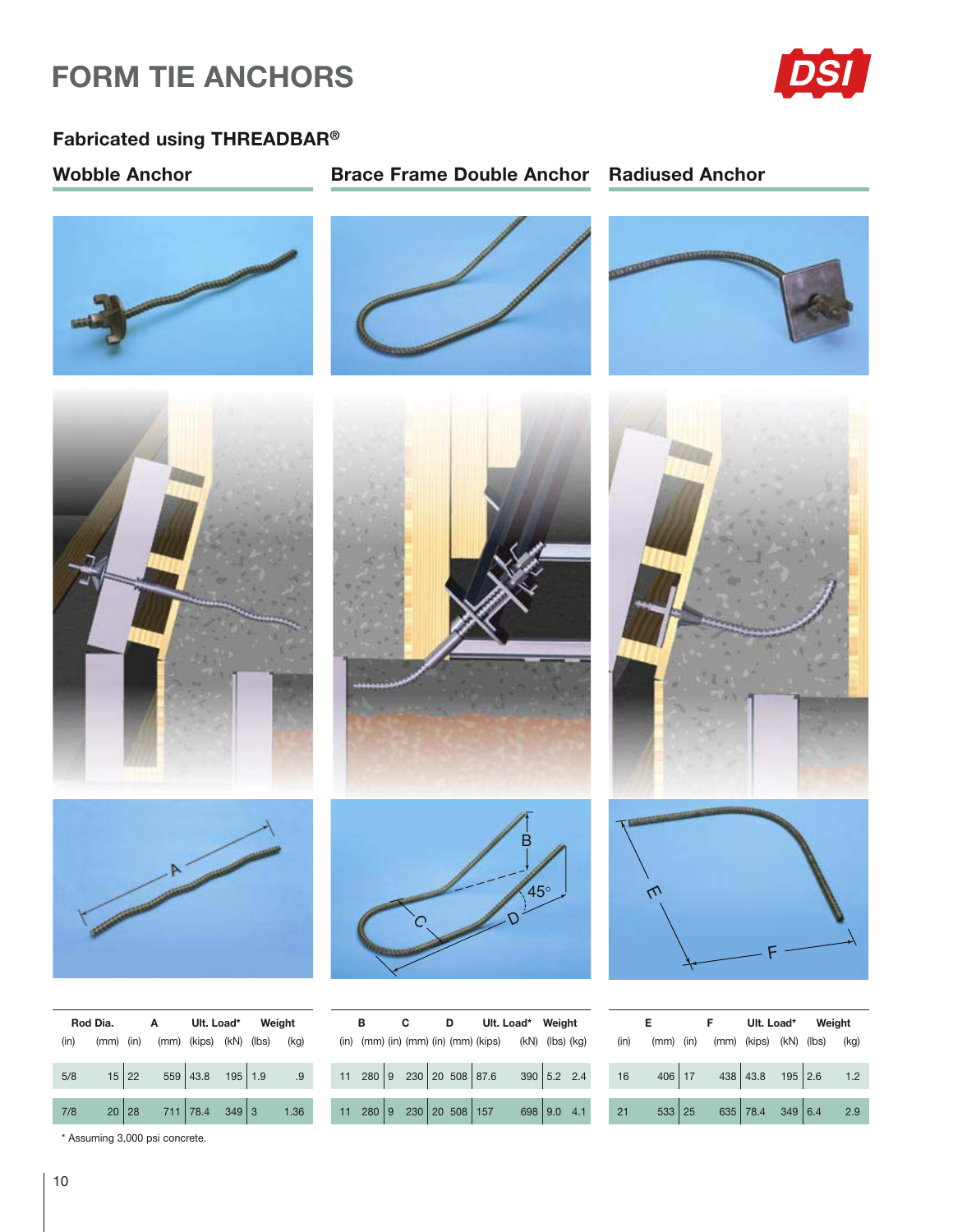# **APPLICATIONS**

- A. Thru Tie with wing nuts and flat bearing plates on wooden wales
- **B.** Taper Tie with wing nut brackets on metal wales
- C. Shebolt with wing nut bracket and batter washer and waterstop welded onto THREADBAR<sup>®</sup> inner rod
- D. Hex nut and plate securing setting cone and radiused anchor (climbing cone replaces setting cone to hold jumped forms)

 $\mathsf{B}$ .

D

 $\overline{P}$ 

M.

Ε.

 $\overline{\phantom{0}}$ 

- E. Combination plate on shebolt for one-sided form
- Wing nut bracket E.
- G. Combination plate
- H. Coupler
- Offset coupler L.
- J. THREADBAR® resin anchor in concrete
- K. Shotcrete wall
- Brace frame double anchor L. with coupler
- M. Welded angle bracket on H-Pile
- Threaded sleeve anchor N.
- O. THREADBAR® soil nail
- THREADBAR<sup>®</sup> resin anchor in rock P.



**DSI** 

N.